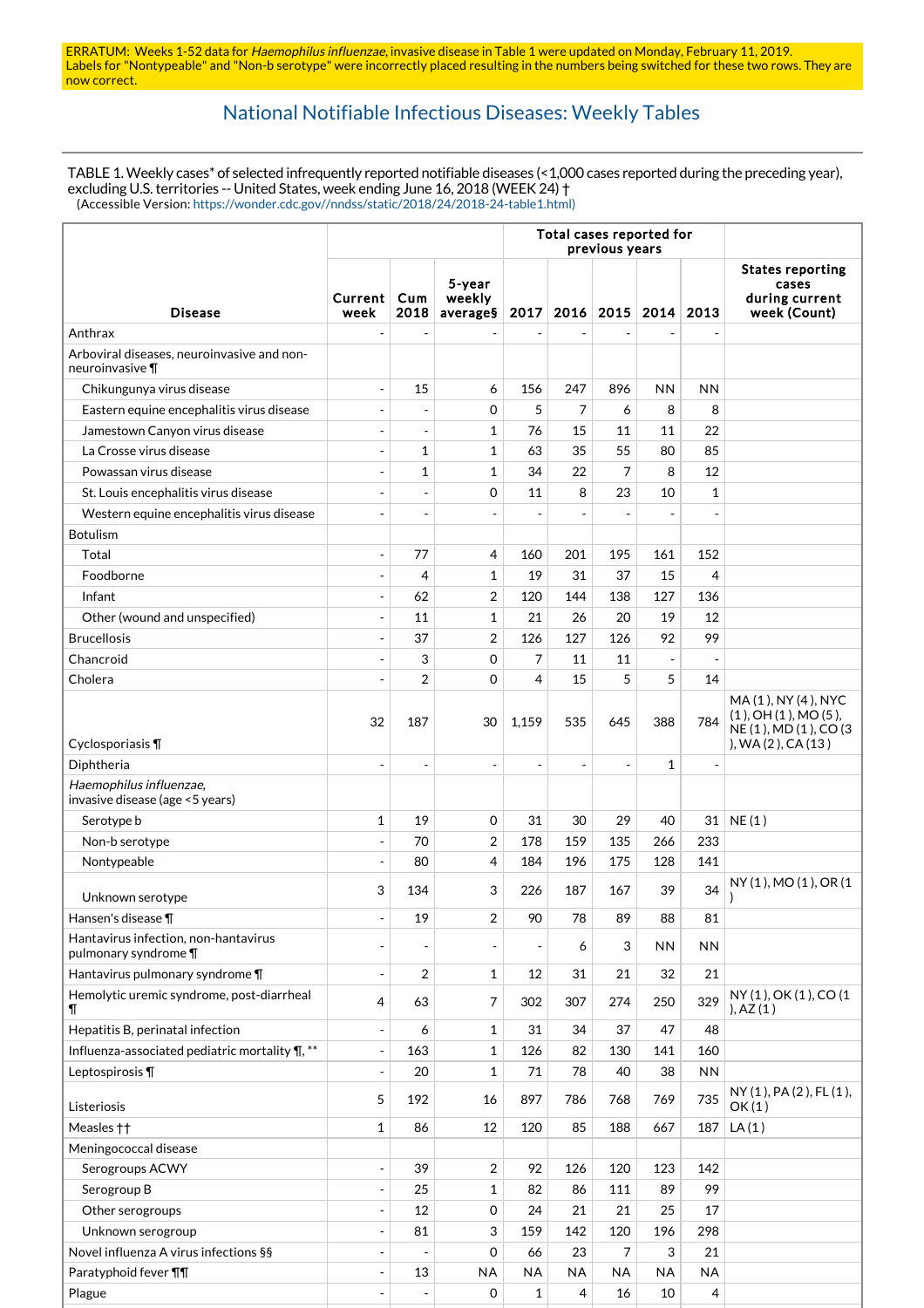TABLE 1. Weekly cases\* of selected infrequently reported notifiable diseases (<1,000 cases reported during the preceding year), excluding U.S. territories -- United States, week ending June 16, 2018 (WEEK 24) † (Accessible Version: https://wonder.cdc.gov//nndss/static/2018/24/2018-24-table1.html)

|                                                                                 | Total cases reported for<br>previous years |                          |                              |                          |                          |                          |                          |                |                                                                    |
|---------------------------------------------------------------------------------|--------------------------------------------|--------------------------|------------------------------|--------------------------|--------------------------|--------------------------|--------------------------|----------------|--------------------------------------------------------------------|
| <b>Disease</b>                                                                  | Current   Cum<br>week                      | 2018                     | 5-year<br>weekly<br>average§ | 2017                     | 2016                     | 2015                     | 2014 2013                |                | <b>States reporting</b><br>cases<br>during current<br>week (Count) |
| Poliomyelitis, paralytic                                                        |                                            |                          |                              |                          |                          |                          |                          | 1              |                                                                    |
| Polio virus infection, nonparalytic ¶                                           | $\overline{a}$                             | $\overline{a}$           | $\overline{a}$               | $\bar{\phantom{a}}$      |                          | $\overline{a}$           | $\overline{a}$           |                |                                                                    |
| Psittacosis ¶                                                                   |                                            | 5                        | 0                            | 5                        | 12                       | 4                        | 8                        | 6              |                                                                    |
| Q fever ¶                                                                       |                                            |                          |                              |                          |                          |                          |                          |                |                                                                    |
| Total                                                                           | $\overline{2}$                             | 60                       | 4                            | 193                      | 164                      | 156                      | 168                      | 170            |                                                                    |
| Acute                                                                           | $\overline{2}$                             | 50                       | 4                            | 163                      | 132                      | 122                      | 132                      | 137            | PA(1), AZ(1)                                                       |
| Chronic                                                                         | $\overline{a}$                             | 10                       | $\Omega$                     | 30                       | 32                       | 34                       | 36                       | 33             |                                                                    |
| Rabies, human                                                                   |                                            | $\mathbf{1}$             | $\overline{a}$               | $\overline{2}$           | $\overline{a}$           | $\overline{2}$           | $\mathbf{1}$             | $\overline{2}$ |                                                                    |
| Severe acute respiratory syndrome-<br>associated coronavirus disease (SARS CoV) |                                            |                          | $\overline{\phantom{a}}$     |                          |                          |                          |                          |                |                                                                    |
| Smallpox                                                                        | $\overline{a}$                             |                          | $\overline{a}$               | $\overline{a}$           | $\overline{a}$           | $\overline{a}$           | $\overline{\phantom{a}}$ |                |                                                                    |
| Streptococcal toxic shock syndrome \[                                           | $\overline{\phantom{a}}$                   | 149                      | 5                            | 372                      | 283                      | 335                      | 259                      | 224            |                                                                    |
| Syphilis, congenital                                                            | $\overline{\phantom{a}}$                   | 201                      | 10                           | 918                      | 633                      | 493                      | 458                      | 348            |                                                                    |
| Toxic shock syndrome (other than<br>streptococcal) ¶                            | $\mathbf{1}$                               | 11                       | 1                            | 30                       | 40                       | 64                       | 59                       | 71             | MO(1)                                                              |
| Trichinellosis ¶                                                                | $\overline{\phantom{a}}$                   | $\overline{a}$           | $\Omega$                     | 16                       | 26                       | 14                       | 14                       | 22             |                                                                    |
| Tularemia                                                                       | 3                                          | 24                       | 10                           | 241                      | 230                      | 314                      | 180                      | 203            | $MO(1)$ , NE $(1)$ , ID $(1)$                                      |
| Typhoid fever                                                                   | $\overline{2}$                             | 123                      | 7                            | 427                      | 376                      | 367                      | 349                      | 338            | NY(1), VA(1)                                                       |
| Vancomycin-intermediate Staphylococcus<br>aureus¶                               | $\overline{a}$                             | 26                       | 3                            | 109                      | 108                      | 183                      | 212                      | 248            |                                                                    |
| Vancomycin-resistant Staphylococcus<br>aureus¶                                  |                                            |                          | $\overline{\phantom{a}}$     | $\overline{a}$           |                          | 3                        |                          |                |                                                                    |
| Viral hemorrhagic fevers ***                                                    |                                            |                          |                              |                          |                          |                          |                          |                |                                                                    |
| Crimean-Congo hemorrhagic fever virus                                           | ÷,                                         | ÷,                       | $\overline{a}$               | $\overline{\phantom{a}}$ | ÷,                       | $\overline{a}$           | <b>NP</b>                | <b>NP</b>      |                                                                    |
| Ebola virus                                                                     | $\overline{a}$                             | $\overline{a}$           | $\overline{a}$               | $\overline{a}$           | $\overline{a}$           | $\overline{\phantom{0}}$ | 4                        | <b>NP</b>      |                                                                    |
| Guanarito virus                                                                 | $\overline{a}$                             | $\overline{a}$           | $\overline{\phantom{a}}$     | $\overline{\phantom{a}}$ | $\overline{\phantom{a}}$ | $\overline{\phantom{a}}$ | <b>NP</b>                | <b>NP</b>      |                                                                    |
| Junin virus                                                                     | $\overline{a}$                             | $\blacksquare$           | $\overline{\phantom{a}}$     | $\frac{1}{2}$            | $\overline{a}$           | $\frac{1}{2}$            | NP                       | <b>NP</b>      |                                                                    |
| Lassa virus                                                                     | $\overline{a}$                             | $\overline{\phantom{a}}$ | $\overline{\phantom{a}}$     | $\overline{\phantom{a}}$ | $\overline{\phantom{a}}$ | $\mathbf{1}$             | $\mathbf 1$              | <b>NP</b>      |                                                                    |
| Lujo virus                                                                      | $\overline{a}$                             | $\blacksquare$           | $\overline{a}$               | $\overline{a}$           | $\overline{a}$           | $\overline{a}$           | <b>NP</b>                | <b>NP</b>      |                                                                    |
| Machupo virus                                                                   | $\overline{a}$                             | $\overline{a}$           | $\overline{a}$               | $\overline{a}$           | $\overline{a}$           | $\overline{a}$           | NP                       | <b>NP</b>      |                                                                    |
| Marburg virus                                                                   | $\overline{a}$                             | ÷,                       | $\overline{a}$               | $\overline{a}$           | ÷,                       | $\overline{a}$           | NP                       | <b>NP</b>      |                                                                    |
| Sabia virus                                                                     | $\overline{a}$                             | $\overline{\phantom{a}}$ | $\overline{a}$               | $\overline{\phantom{a}}$ |                          | $\blacksquare$           | <b>NP</b>                | <b>NP</b>      |                                                                    |
| <b>Yellow fever</b>                                                             | $\overline{a}$                             | $\overline{a}$           | $\blacksquare$               | $\overline{a}$           | $\mathbf{r}$             | $\overline{\phantom{0}}$ | $\overline{a}$           | ÷,             |                                                                    |

-: No reported cases — The reporting jurisdiction did not submit any cases to CDC.

N: Not reportable — The disease or condition was not reportable by law, statute, or regulation in the reporting jurisdiction.

NA: Not available — CDC does not have data because of nomenclature changes in how data are reported for nationally notifiable conditions. NN: Not nationally notifiable — This condition was not designated as being nationally notifiable.

NP: Nationally notifiable but not published — CDC does not have data because of changes in how conditions are categorized.

Cum: Cumulative year-to-date counts.

\* Case counts for reporting years 2017 and 2018 are provisional and subject to change. Data for years 2013 through 2016 are finalized. † This table does not include cases from the U.S. territories.

§ Calculated by summing the incidence counts for the current week, the 2 weeks preceding the current week, and the 2 weeks following the current week, for a total of 5 preceding years. Additional information is available at <https://wwwn.cdc.gov/nndss/document/5yearweeklyaverage.pdf>.

¶ Not reportable in all jurisdictions. Data from states where the condition is not reportable are excluded from this table, except for the arboviral diseases and influenza-associated pediatric mortality. Reporting exceptions are available at <http://wwwn.cdc.gov/nndss/downloads.html>.

\*\* Since October 1, 2017, 174 influenza-associated pediatric deaths occurring during the 2017-18 season have been reported.

†† The one measles case reported for the current week was imported.

§§ Novel influenza A virus infections are human infections with influenza A viruses that are different from currently circulating human seasonal influenza viruses. With the exception of one avian lineage influenza A (H7N2) virus, all novel influenza A virus infections reported to CDC since 2013 have been variant influenza viruses.

¶¶ Prior to 2018, cases of paratyphoid fever were included with salmonellosis cases (see Table II).

\*\*\* Prior to 2015, CDC's National Notifiable Diseases Surveillance System (NNDSS) did not receive electronic data about incident cases of specific viral hemorrhagic fevers; instead data were collected in aggregate as "viral hemorrhagic fevers'. NNDSS was updated beginning in 2015 to receive data for each of the viral hemorrhagic fevers listed.

## Notes:

• These are weekly cases of selected infectious national notifiable diseases, from the National Notifiable Diseases Surveillance System